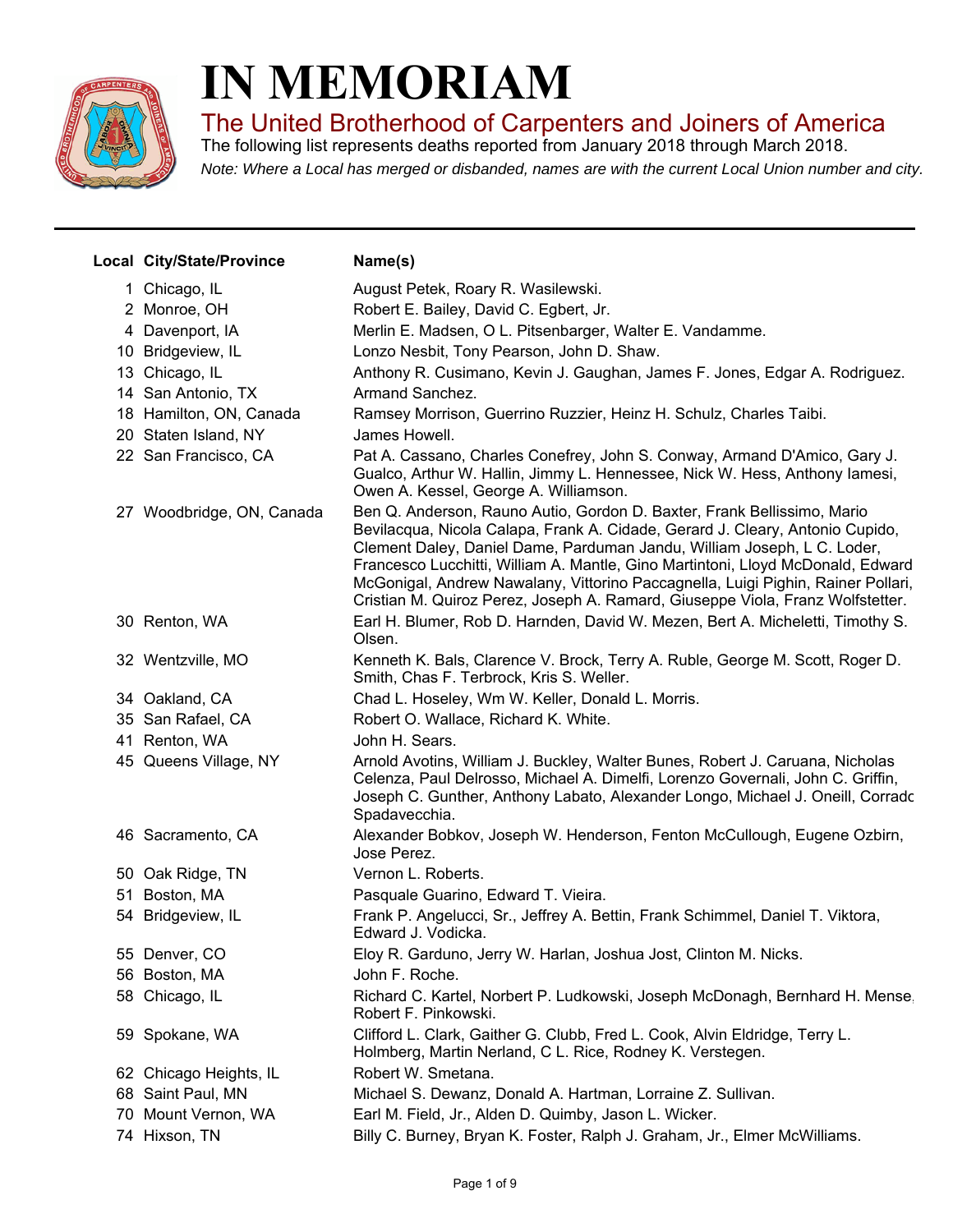| Local City/State/Province    | Name(s)                                                                                                                                                                                                                                                                                                                                                                                                                                                                                                                                                                                                                                                                                                                    |
|------------------------------|----------------------------------------------------------------------------------------------------------------------------------------------------------------------------------------------------------------------------------------------------------------------------------------------------------------------------------------------------------------------------------------------------------------------------------------------------------------------------------------------------------------------------------------------------------------------------------------------------------------------------------------------------------------------------------------------------------------------------|
| 80 Elmwood Park, IL          | Dominick Esposito, Louis Patano, C I. Trela.                                                                                                                                                                                                                                                                                                                                                                                                                                                                                                                                                                                                                                                                               |
| 82 Great Falls, MT           | Robert V. Renz.                                                                                                                                                                                                                                                                                                                                                                                                                                                                                                                                                                                                                                                                                                            |
| 83 Lwr Sackville, NS, Canada | Bruno Anelli, Sergio Diquinzio, Barry K. Mackay, William G. Walsh, Harvey L.<br>Woodbury.                                                                                                                                                                                                                                                                                                                                                                                                                                                                                                                                                                                                                                  |
| 92 St Louis, MO              | Raymond Crandell, Edgar J. Melchior, Robert H. Rose.                                                                                                                                                                                                                                                                                                                                                                                                                                                                                                                                                                                                                                                                       |
| 93 Ottawa, ON, Canada        | Jorge Bettencourt, Andre Boisvenue, Ottavio Bucciarelli, Alex Ostroskie, Maxie<br>Stewart, Jean-Guy Tessier.                                                                                                                                                                                                                                                                                                                                                                                                                                                                                                                                                                                                               |
| 96 Kennewick, WA             | Roger E. Ferguson, Frederick C. Ogle.                                                                                                                                                                                                                                                                                                                                                                                                                                                                                                                                                                                                                                                                                      |
| 97 St Louis, MO              | Darrel W. Conway, Johnny R. Darby, Jr., Joseph Ellmer, Joseph H. Krenski,<br>Donald R. Lichius, Francis L. Macalady, Lawrence P. Madden, Jr., Loren J. Neal,<br>Harrison A. Ochs, Donald G. Oday, Jos M. Reinhold, Walter Rutledge, Jr.                                                                                                                                                                                                                                                                                                                                                                                                                                                                                    |
| 100 Lansing, MI              | Larry J. Hendrickson, Robert J. Taube, Jr., Fred A. Thomas.                                                                                                                                                                                                                                                                                                                                                                                                                                                                                                                                                                                                                                                                |
| 102 Livermore, CA            | John Liptrot.                                                                                                                                                                                                                                                                                                                                                                                                                                                                                                                                                                                                                                                                                                              |
| 106 Altoona, IA              | Robt P. Brooks, II, Charles W. Kilgore.                                                                                                                                                                                                                                                                                                                                                                                                                                                                                                                                                                                                                                                                                    |
| 110 St Joseph, MO            | Cecil M. Jacobs.                                                                                                                                                                                                                                                                                                                                                                                                                                                                                                                                                                                                                                                                                                           |
| 129 Lacey, WA                | Jeff J. Berry, Joseph S. Jones, Leon R. Labreck, Jr., M L. McKenzie, Robert Ruff,<br>Gerald J. Satre.                                                                                                                                                                                                                                                                                                                                                                                                                                                                                                                                                                                                                      |
| 133 Terre Haute, IN          | Harold D. Lloyd.                                                                                                                                                                                                                                                                                                                                                                                                                                                                                                                                                                                                                                                                                                           |
| 134 Anjou, QC, Canada        | Daniel Bolduc.                                                                                                                                                                                                                                                                                                                                                                                                                                                                                                                                                                                                                                                                                                             |
| 136 Monroe, OH               | Andrew G. Drake, Arch O. Fleisher, William G. Hawke.                                                                                                                                                                                                                                                                                                                                                                                                                                                                                                                                                                                                                                                                       |
| 141 Bridgeview, IL           | Douglas W. Alexander, Michael J. Nevin, Raymond C. Wnuk.                                                                                                                                                                                                                                                                                                                                                                                                                                                                                                                                                                                                                                                                   |
| 146 Oregon City, OR          | Gene Dillard, Daniel L. Jaynes.                                                                                                                                                                                                                                                                                                                                                                                                                                                                                                                                                                                                                                                                                            |
| 150 Camarillo, CA            | Joe G. Nava.                                                                                                                                                                                                                                                                                                                                                                                                                                                                                                                                                                                                                                                                                                               |
| 152 Martinez, CA             | Raymond V. Anderson, Robert W. Lyon, Lloyd A. Mize, Brian O'Hagan, Dan M.<br>Sikes.                                                                                                                                                                                                                                                                                                                                                                                                                                                                                                                                                                                                                                        |
| 157 New York, NY             | George Baffi, Vincent Caropreso, Thomas Cempa, Franklin A. Christeleit, Frank<br>D. Dagostino, Joseph C. Daquino, Thomas J. Doyle, Thomas A. Farbaniec, Jos<br>J. Fimmono, Thomas Giordano, Roberto Gonzales, Michael J. Hayes, William<br>Herman, Leiv A. Hunsbedt, Fermin A. Iglesias, Juan C. James, Jimmy I. Kitanof,<br>Andrew Lewis, Pietro A. Macri, Edward McCool, Donald S. McCrea, Santo C.<br>Melio, Telleif A. Nilsen, Nicholas C. Papazissis, Sr., Herbert E. Pfeffer, Jeremiah<br>Quinn, Joseph E. Rathjen, Ralph J. Riello, Fitzroy Rowe, Michael Ryan, Salvatore<br>Salvo, Gullermo Samuels, Thomas Smith, Henry Szwaba, Charles Tabona,<br>Dominick J. Talio, Charles Villa, Louis Zerbo, Jeffrey Zwerin. |
| 158 Philadelphia, PA         | Bennie O. Burch, Mario Camarillo, W Czepulkowski, Clifford A. Demo, David<br>Dornisch, Thomas E. Duaime, Otto J. Fischer, Joseph L. Hummel, Robert D.<br>Kulinski, Henry J. Madden, Stanley Materna, Robert W. Muir, David E. Niblick,<br>Randolph R. Powell, Eugene Riccardo, George A. Sambuca, Jr., Donald J. Saul,<br>Thomas J. Schwarz, Stanley Szymanski.                                                                                                                                                                                                                                                                                                                                                            |
| 160 Anjou, QC, Canada        | Denis Gauron.                                                                                                                                                                                                                                                                                                                                                                                                                                                                                                                                                                                                                                                                                                              |
| 161 Kenosha, WI              | William E. Green.                                                                                                                                                                                                                                                                                                                                                                                                                                                                                                                                                                                                                                                                                                          |
| 164 Havertown, PA            | Guy R. Bruce, Larry Farrell.                                                                                                                                                                                                                                                                                                                                                                                                                                                                                                                                                                                                                                                                                               |
| 166 Milan, IL                | Mark R. Anderson, Richard G. Miller.                                                                                                                                                                                                                                                                                                                                                                                                                                                                                                                                                                                                                                                                                       |
| 167 Allentown, PA            | Richard M. Bright, Timothy Christian, James Kressler, William E. Marek, Paul J.<br>McCullough, Paul C. Ottinger, Anthony J. Radatti, Henry R. Ryzner, Robert N.<br>Shotwell, Douglas E. Snyder, Donald A. Stephen, Paul T. Willi, Joseph C.<br>Winters.                                                                                                                                                                                                                                                                                                                                                                                                                                                                    |
| 171 Youngstown, OH           | William P. Amendol, M A. Humenansky, Alvin D. Kelley, Jr., Richard L. Kelly.                                                                                                                                                                                                                                                                                                                                                                                                                                                                                                                                                                                                                                               |
| 173 New Castle, DE           | Carl F. Brenner, J B. Brunozzi, Wm D. Davison, Milford Messick, David G. Oneill,<br>Michael B. Quandt.                                                                                                                                                                                                                                                                                                                                                                                                                                                                                                                                                                                                                     |
| 174 Joliet, IL               | Gerald R. Farkas, Gordon L. Halweg, Jr., J G. Lopykinski, John A. Susin, Robert<br>A. Wiegmann.                                                                                                                                                                                                                                                                                                                                                                                                                                                                                                                                                                                                                            |
| 175 Louisville, KY           | William B. Baker, Paul E. Brown, Steve W. Renfrow, Jonas L. Tanner.                                                                                                                                                                                                                                                                                                                                                                                                                                                                                                                                                                                                                                                        |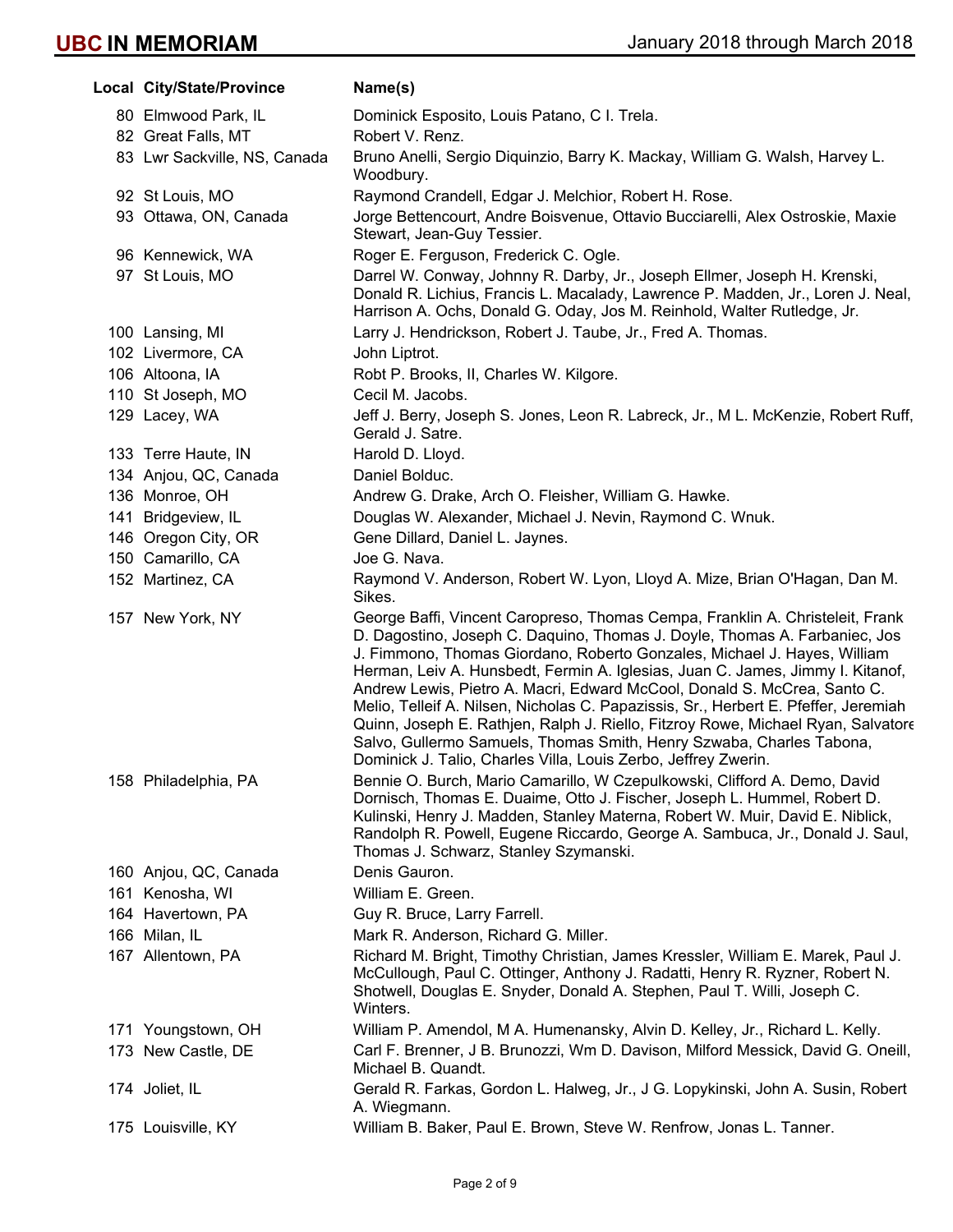| Local City/State/Province | Name(s)                                                                                                                                                                                                                                                                                                                                                                                                                                                |
|---------------------------|--------------------------------------------------------------------------------------------------------------------------------------------------------------------------------------------------------------------------------------------------------------------------------------------------------------------------------------------------------------------------------------------------------------------------------------------------------|
| 177 Baltimore, MD         | Orville E. Bowman, John A. Bubner, Nimrod Davis, Jerome F. Ernest, Emil F.<br>Evans, Frank C. Fields, George W. Gaskins, Robert E. Gatton, Lester W. Hall,<br>Travis W. Hunter, Donald B. Marsch, Richard Ortman, Thomas H. Simpson,<br>Ronald G. Thorpe, Ernest J. Walker, Jr.                                                                                                                                                                        |
| 179 Edison, NJ            | Warren G. Cummings, Jr., Joseph L. Pennell, Wm E. Schemel.                                                                                                                                                                                                                                                                                                                                                                                             |
| 181 Elmwood Park, IL      | John Blaser, David H. Colnitis.                                                                                                                                                                                                                                                                                                                                                                                                                        |
| 184 West Jordan, UT       | Sam Falsone, Darrell Mair, Jr.                                                                                                                                                                                                                                                                                                                                                                                                                         |
| 186 Steubenville, OH      | Sam C. Dotson.                                                                                                                                                                                                                                                                                                                                                                                                                                         |
| 195 Ottawa, IL            | Jack A. Lucas, Franklin G. Rinaldo.                                                                                                                                                                                                                                                                                                                                                                                                                    |
| 196 Fife, WA              | Christopher D. Main.                                                                                                                                                                                                                                                                                                                                                                                                                                   |
| 197 Upper Marlboro, MD    | Jerry L. Atkins, Albert L. Surface.                                                                                                                                                                                                                                                                                                                                                                                                                    |
| 200 Columbus, OH          | Larry S. Bowen, Raymond R. Colvin, Arnold Williams, Jr.                                                                                                                                                                                                                                                                                                                                                                                                |
| 201 Wichita, KS           | Dewite L. Mork.                                                                                                                                                                                                                                                                                                                                                                                                                                        |
| 202 Grayling, MI          | William T. Glomski, George B. Hinkley.                                                                                                                                                                                                                                                                                                                                                                                                                 |
| 209 Sylmar, CA            | Dalton M. Box, Jr.                                                                                                                                                                                                                                                                                                                                                                                                                                     |
| 212 New York, NY          | Eric A. Thomas.                                                                                                                                                                                                                                                                                                                                                                                                                                        |
| 217 Foster City, CA       | James E. Bragg, Jr., Andrew Brorsen, Richard Q. Hart, Ronald R. James, John<br>M. Macleod, Daniel Mc Queary, John A. Pahlow, Boyd W. Pierce, John R.<br>Sanchez, Ralph C. Sarmento, Richard Serrano, Tevita T. Takeifanga, William G.<br>Tucker.                                                                                                                                                                                                       |
| 219 Wilmington, DE        | Richard J. Jamison, Rockey Poeta, Jr., William T. Windley, Jr.                                                                                                                                                                                                                                                                                                                                                                                         |
| 223 Nashville, TN         | Ronnie A. Davis.                                                                                                                                                                                                                                                                                                                                                                                                                                       |
| 224 Newburgh, IN          | Walter R. Carie, Billie R. Rice, Charles A. Seibert, Donald G. Walker.                                                                                                                                                                                                                                                                                                                                                                                 |
| 225 Atlanta, GA           | Steven Small, Harold E. Waters.                                                                                                                                                                                                                                                                                                                                                                                                                        |
| 232 Fort Wayne, IN        | Dennis J. Hatfield, George A. Myers.                                                                                                                                                                                                                                                                                                                                                                                                                   |
| 237 East Peoria, IL       | Jack H. Hill, John A. Lane, Kenneth P. Liesman, Ronald E. Umdenstock.                                                                                                                                                                                                                                                                                                                                                                                  |
| 243 Champaign, IL         | Earl L. Daniels, Mark E. Metzger.                                                                                                                                                                                                                                                                                                                                                                                                                      |
| 249 Kingston, ON, Canada  | Thomas L. Heffernan, Joseph E. Stufko.                                                                                                                                                                                                                                                                                                                                                                                                                 |
| 250 Des Plaines, IL       | James J. Kaiser, Jack C. Kasper, Robert E. McFarland.                                                                                                                                                                                                                                                                                                                                                                                                  |
| 251 Edison, NJ            | John Dicandilo, Brian Haas, Gary Kish, Dean P. Revoir, David Stewart, Jr.,<br>Charles Zampiro, Russell C. Zeltner.                                                                                                                                                                                                                                                                                                                                     |
| 252 Edison, NJ            | Frank L. Commisso, Chas F. Dzikowski, Anthony R. Mantovani, Javier E.<br>Martinez-Bedoya, Frank A. Moyer, Sr., Roosevelt Perkins, Robert Rivers, Clifford<br>A. Rowand, Luigi Stasi, Sebastiano Vitelli, Edward Zabinski, Mark Ziolkowski.                                                                                                                                                                                                             |
| 253 Hackensack, NJ        | Joseph J. Chuchra, Anthony Covello, Joseph Delizio, Henry K. Ell, Christopher D.<br>Gibney, Ernest Grabich, Karl G. Kristensen, George H. Namendorf, John J.<br>Pagana, Harold Pohi, Stefan Redl, Louis Rodriguez, William G. Sion, Gene B.<br>Timpano, Robert Vanas.                                                                                                                                                                                  |
| 254 Edison, NJ            | Lewis C. Bates, Harry Christensen, Guy Descaro, Chas G. Dickinson, John F.<br>Dunn, David U. Hutchison, Joseph R. Lucov, Ronald W. Oravits, Jos A. Palma,<br>Allen F. Szyrwiel, Donald M. Unkel, John Zboraj.                                                                                                                                                                                                                                          |
| 255 Hammonton, NJ         | William Alvino, Ronald M. Bennett, William P. Cahill, Gary D. Campbell, Anthony<br>R. Capelli, John J. Curcio, Robert Deveney, Saviour Farrugia, Wallace Fearn,<br>Gary J. Hort, Allan K. Landino, William J. McGoldrick, Sr., William J. Moller,<br>Joseph Paladino, Arlene Perez, Joseph Porcelli, Walter E. Rapp, Karl<br>Straubinger, Alfred Thomas, James Thomas, Grandin C. Thompson, Mark D.<br>Turner, III, William E. Warehime, Josef Widmer. |
| 264 Pewaukee, WI          | Jack A. Amos, Clarence F. Graff, Daniel A. Hackbarth, George Stawicki.                                                                                                                                                                                                                                                                                                                                                                                 |
| 270 Springfield, IL       | R W. Bergschneider, Jeff D. Fox, Kevin R. Holland, Darrick L. Lashbrook, Ronald<br>P. Monge.                                                                                                                                                                                                                                                                                                                                                           |
| 271 Eugene, OR            | Walter A. Fehrer, Jr., C E. Van Gordon.                                                                                                                                                                                                                                                                                                                                                                                                                |
| 272 Chicago Heights, IL   | Charles T. Brown, Martin J. Conneely, Allan Gustafson.                                                                                                                                                                                                                                                                                                                                                                                                 |
| 276 Cheektowaga, NY       | Frank F. Bosa, Peter Castiglione, Leo L. Davis, Frank J. Dieter, Jr., Robert E.                                                                                                                                                                                                                                                                                                                                                                        |
|                           |                                                                                                                                                                                                                                                                                                                                                                                                                                                        |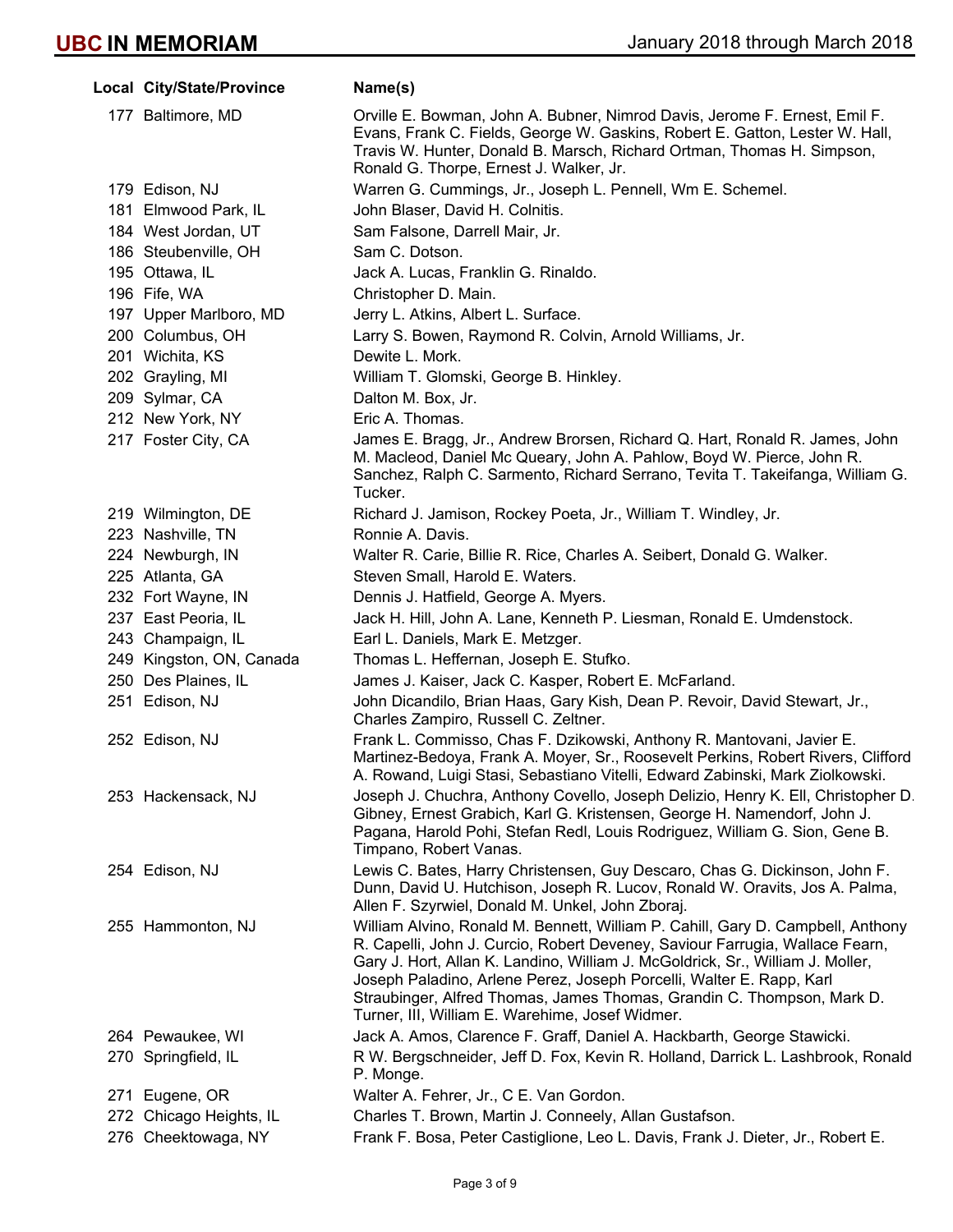| Local City/State/Province | Name(s)                                                                                                                                                                                                                                                                                                                                                                                                                                  |
|---------------------------|------------------------------------------------------------------------------------------------------------------------------------------------------------------------------------------------------------------------------------------------------------------------------------------------------------------------------------------------------------------------------------------------------------------------------------------|
|                           | Edie, Joseph Falsone, Howard F. Gawne, Peter Giarraffa, James Gordon,<br>Cornelius C. Lantry, Ralph Mastrangelo, Angelo S. Militello, Jr., Alexander P.<br>Peppas, Anthony Suchyna.                                                                                                                                                                                                                                                      |
| 277 Binghamton, NY        | Stanley H. Beers, Arthur L. Fritz, Sr., Andrew J. Gotham, John M. Jones, Harry E.<br>Kahler, Jr., Rudolph V. Lostumbo, Fred A. Maki, Jr., Leo F. McGinley, Fred O.<br>Pfeffer, Kenneth D. Pierce.                                                                                                                                                                                                                                        |
| 279 Hopewell Junction, NY | David U. Bennett, Antonio S. Dambrosio, Manuel R. Delrio, Jr., Robert H. Dewitt,<br>Giovnni Dinunzio, Madiop Diop, Albert Fonteneou, Michele Gialanella, Joseph<br>Giorgio, Michael McCullough, Dino L. Mottorella, William L. Oconnor, George L.<br>Osborne, Vincent Romanelli, Edmund C. Slesinski, John J. Storti, Kenneth W.<br>Woessner.                                                                                            |
| 283 Augusta, GA           | Mark S. McKeown, Franz J. Schultz.                                                                                                                                                                                                                                                                                                                                                                                                       |
| 285 Akron, OH             | Mark A. Barley, Glen C. Gamble, Robert L. Graber, Christopher Hardin, William<br>C. Jauman, Gerald E. Linerode, Alvin C. Mosier, Ridley P. Pruitt.                                                                                                                                                                                                                                                                                       |
| 290 Hauppauge, NY         | Antonio Arpino, James D. Gloor, Vitauts Grinvalds, William D. Hofmeister,<br>Raymond G. Koppmann, Alfred Lopez, Americo V. Melo, Christopher R. Pickles,<br>Roy C. Randall, Olgerts Sprogis-Mastins.                                                                                                                                                                                                                                     |
| 291 Albany, NY            | James J. Gilligan, Peter M. Reynolds, Ludwig J. Winans.                                                                                                                                                                                                                                                                                                                                                                                  |
| 301 Indianapolis, IN      | Charles L. Fidler, Donald E. Jefferson.                                                                                                                                                                                                                                                                                                                                                                                                  |
| 310 Rothschild, WI        | Harold R. Beck, Jason R. Dickman, Herbert H. Eheler, Craig Schemberger.                                                                                                                                                                                                                                                                                                                                                                  |
| 314 Madison, WI           | Sigdor M. Petersen, Robin F. Reeson, Harold A. Schutz.                                                                                                                                                                                                                                                                                                                                                                                   |
| 315 Kansas City, MO       | Ira Allen, John P. Barber, Randy N. Brown, Deron R. Delgado, James Kiekbusch,<br>Bruce J. Leonard, Robert L. Pendleton, James L. Sons, Thomas J. Tinsley, Philip<br>W. Tyler, Todd G. Vie, Jr.                                                                                                                                                                                                                                           |
| 322 Saint Paul, MN        | Raymond L. Bergren, Reuben W. Froemming, John M. Gobernatz, Andrei Hawk,<br>Donald G. Hunecke, James D. Meyer, Kevin L. Putnam, Robert C. Rylander,<br>Raymond J. Sonnek, Edward Svoboda, Jr., Richard D. Tibbetts, Carl O.<br>Tormoen, Bruce J. Weissinger, Kyran P. Zamor.                                                                                                                                                             |
| 326 Yalesville, CT        | Leroy H. Baummer, Michael J. Braccio, Anthony Chioditti, Nazaire Lang, Charles<br>J. Matuszewski, Paul Murdoch, Alexander Osiper, Michael Pihonak, Gabriele<br>Rovinelli, Kenneth R. Strong, Merton E. Ventulett.                                                                                                                                                                                                                        |
| 327 Dorchester, MA        | Donald R. Bryanton, Roger T. Lebrecht, Michael S. Mondello, Paul B. Roddy.                                                                                                                                                                                                                                                                                                                                                               |
| 328 Cambridge, MA         | Dennis L. Bourque, Paul H. Budd, Christopher Connors, John R. Cruikshank, Jr.,<br>Michael D. Delaney, G M. Deplacido, Sabino DiPierro, Joseph N. Dorant, Paul<br>Hanson, Charles D. Larose, Kim A. Legare, Joseph A. Long, Jean Y. Madore,<br>Robert J. Malatesta, Robert E. McClain, Mark J. Porter, Robert Sacco, Laurie J.<br>Savoie, Kevin J. Stanton, John M. Stasio, James P. Stenson, Gaetan S. Tardif,<br>Philip J. Wuschke, Jr. |
| 330 Warwick, RI           | Henry C. Aguiar, Everett M. Alves, Richard Brooks, Herbert G. Cahoone, Edward<br>Colvin, Antone Correia, Joseph Lafountaine, Armindo M. Nunes, Robert E. Rue,<br>Jose J. Tavares, Donald M. Tuten, Frederick Woolhouse.                                                                                                                                                                                                                  |
| 336 Worcester, MA         | Ronald R. Bergeron, George J. Bonjokian, Pernell G. Brown, Angelo C. Bruno,<br>Jr., Gordon W. Clarke, Lewis S. Creamer, Mark Holland, Kenneth Larrivee, Mark<br>A. Leone, Robert E. Lesiege, Wayne A. McLintock, George Piga, Mike G.<br>Rodolakis, Anthony C. Umbro.                                                                                                                                                                    |
| 339 Wilmington, MA        | Emile J. Baillargeon, Richard J. Bourque, Paul J. Bouvier, Lionel R. Darisse,<br>Phillip A. Davidson, John I. Holroyd, John A. Liberge, Earl P. Magoon, Norman P.<br>Perreault, Leonard Strong, Ralph S. Trufant, Richard B. Zukowski.                                                                                                                                                                                                   |
| 344 Pewaukee, WI          | Wayne E. Barton, Marvin J. Grzechowiak, William C. Jones, Henry Kruit, James<br>R. Schiller, Ralph R. Schroeder, Thomas Schulgen, Eric M. Swan, Dale E.<br>Vandenboom, Robert H. Wolf.                                                                                                                                                                                                                                                   |
| 345 Cordova, TN           | Charles B. Brakensiek.                                                                                                                                                                                                                                                                                                                                                                                                                   |
| 346 Randolph, MA          | Louis R. Santoro.                                                                                                                                                                                                                                                                                                                                                                                                                        |
| 349 Portland, ME          | Garrel A. Bouchey, Lloyd E. Budlong, Joseph B. Dupuis, Jr., Peter A. Moreau.                                                                                                                                                                                                                                                                                                                                                             |
| 351 Rossford, OH          | Roger W. Damschroder, Wesley D. Favorite, Howard E. Holman, Allen R. Lee,                                                                                                                                                                                                                                                                                                                                                                |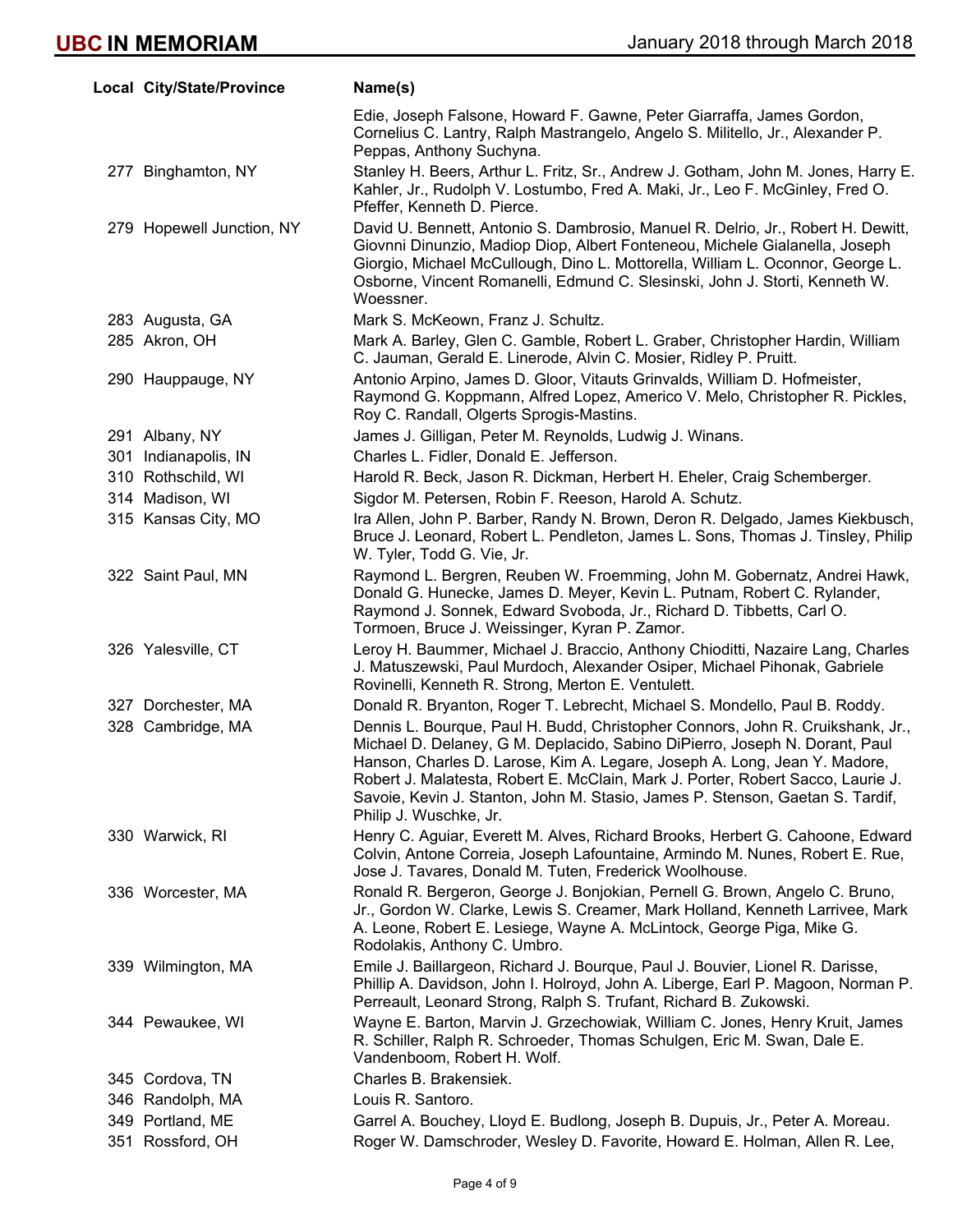| Local City/State/Province | Name(s)                                                                                                                                                                                                                                                                                                                                       |
|---------------------------|-----------------------------------------------------------------------------------------------------------------------------------------------------------------------------------------------------------------------------------------------------------------------------------------------------------------------------------------------|
|                           | Bernard E. Meyer, Ralph K. Moore, William A. Moore, Sean S. Shadix, Rodney L.<br>Snowberger.                                                                                                                                                                                                                                                  |
| 352 Manchester, NH        | Kenneth W. Perkins.                                                                                                                                                                                                                                                                                                                           |
| 356 Marietta, OH          | Theodore W. Dixon.                                                                                                                                                                                                                                                                                                                            |
| 357 Paducah, KY           | William T. Bedwell.                                                                                                                                                                                                                                                                                                                           |
| 361 Hermantown, MN        | Carl B. Nelson, Robert E. Olson.                                                                                                                                                                                                                                                                                                              |
| 363 Lisle, IL             | Dennis D. Duffey, Wilbur P. Lake, Merle A. Wood.                                                                                                                                                                                                                                                                                              |
| 372 Lima, OH              | James F. Fedele.                                                                                                                                                                                                                                                                                                                              |
| 373 Cleveland, OH         | Robert V. Bates, John Berkopec, Wolfgang Kirsch.                                                                                                                                                                                                                                                                                              |
| 397 Port Hope, ON, Canada | Alfred Niemeier.                                                                                                                                                                                                                                                                                                                              |
| 405 San Jose, CA          | John K. Bright, Richard E. Cook, Donald L. Davis, Angel B. Diaz, Walter R.<br>Downard, Andrew G. Geffert, David R. Howard, Steven S. Mitchell, Raul F.<br>Moreno, Ralph H. Munoz, Rosse D. Myrick, Billy D. Tankersley, Don S. Tower,<br>Tito A. Vasquez.                                                                                     |
| 409 Los Angeles, CA       | Henry D. Walton.                                                                                                                                                                                                                                                                                                                              |
| 413 South Bend, IN        | John J. Gilmartin, Jr., William Gunden, Jr., John K. Johnson, Kenneth O. Merrill,<br>Jr., Douglas A. Schwind, Walter Stefaniak.                                                                                                                                                                                                               |
| 420 Sheakleyville, PA     | Donald Hockenberry, Thomas M. Robinson, Floyd Wilkinson.                                                                                                                                                                                                                                                                                      |
| 423 Duncansville, PA      | Richard A. Barney, Frank J. Cataldo, Thomas L. Hendricks, Norman A. Hush,<br>Ronald P. Jones, Anthony J. Koguc, Jr., Douglas L. Smelko, Keith R. Snook,<br>Eugene S. Thomas.                                                                                                                                                                  |
| 427 Papillion, NE         | David W. Brodersen, Frank A. Huskey, Robert J. Piper, Douglas G. Wilson.                                                                                                                                                                                                                                                                      |
| 429 Arlington, TX         | Clarence Brumbalow, Oscar Fira.                                                                                                                                                                                                                                                                                                               |
| 431 Lebanon, PA           | Caleb E. Ferree, Walter F. Kerber, Edward Luzik, Walter R. Marmas, Charles C.<br>Winn.                                                                                                                                                                                                                                                        |
| 432 Pittsburgh, PA        | Michael S. Cogar, Lyle C. Core, James M. Gurall, Charles J. Handerhan, Marc R.<br>Hixson, Paul J. Kohnen, Dale F. Lasher, John E. Stefko, James E. Stirbis, Forest<br>Thompkins, Jr., Norbert E. Wagner, Melvin D. Walker, Frank Zembar.                                                                                                      |
| 434 Chicago Heights, IL   | Robert Fioravanti.                                                                                                                                                                                                                                                                                                                            |
| 435 Cleveland, OH         | Clifford W. Anderson, Sr., Richard J. Bollas, Jack L. Dodd, Charles R. Downey,<br>Gerald T. Gebeau, Lawrence Hanson, Jr., Michael Indovina, Alex S. Kato,<br>Frederick J. Klein, Joseph Lach, Edw E. Manning, Mike A. Parobek, Ronald L.<br>Peterson, Robert M. Rackley, Joseph Seink, Robert J. Smith, Robert F. Tanski,<br>Robert S. Young. |
| 436 Bridgeport, WV        | Dean D. Brewer, Oscar J. Whipkey.                                                                                                                                                                                                                                                                                                             |
| 437 Portsmouth, OH        | Franklin M. Haas, Howard R. Morgan, Sr., Gary E. Price, Thomas C. Reed,<br>Charles Yeley, Jr.                                                                                                                                                                                                                                                 |
| 439 Bridgeport, WV        | Roy L. Boggs, Sherrol S. Carpenter, Roger L. Cox, Youngy B. Damron, J H.<br>Higginbotham, Wilford K. Young.                                                                                                                                                                                                                                   |
| 441 Pittsburgh, PA        | Emil Formato, William G. Miller, Rick D. Rodriguez, Albert M. Vidonic.                                                                                                                                                                                                                                                                        |
| 443 Pittsburgh, PA        | Randy C. Morningstar.                                                                                                                                                                                                                                                                                                                         |
| 445 Scranton, PA          | James R. Belusko, Ralph F. Giordano, Richard M. Shurtz, Robert Tischler.                                                                                                                                                                                                                                                                      |
| 464 Mankato, MN           | Timothy G. Burns.                                                                                                                                                                                                                                                                                                                             |
| 472 Grayson, KY           | Phillip R. Leadingham, Lige W. Smith.                                                                                                                                                                                                                                                                                                         |
| 491 Baltimore, MD         | Larry R. Gruntman, Norman W. Young.                                                                                                                                                                                                                                                                                                           |
| 494 Tecumseh, ON, Canada  | Matthew P. Monaghan, Edward C. Repaye.                                                                                                                                                                                                                                                                                                        |
| 505 Aptos, CA             | Augustine Salazar.                                                                                                                                                                                                                                                                                                                            |
| 510 Denver, CO            | Lee R. Nickerson.                                                                                                                                                                                                                                                                                                                             |
| 515 Colorado Springs, CO  | Frank P. Estep, Jr.                                                                                                                                                                                                                                                                                                                           |
| 525 Kalamazoo, MI         | Edward A. Anderson, Robert O. LeClear.                                                                                                                                                                                                                                                                                                        |
| 527 Nanaimo, BC, Canada   | Lucas J. Martin.                                                                                                                                                                                                                                                                                                                              |
| 547 San Diego, CA         | Josef Baldeaux, Kevin D. Cooley, Justin C. Hynum, Ramon S. Leano, Joel A.                                                                                                                                                                                                                                                                     |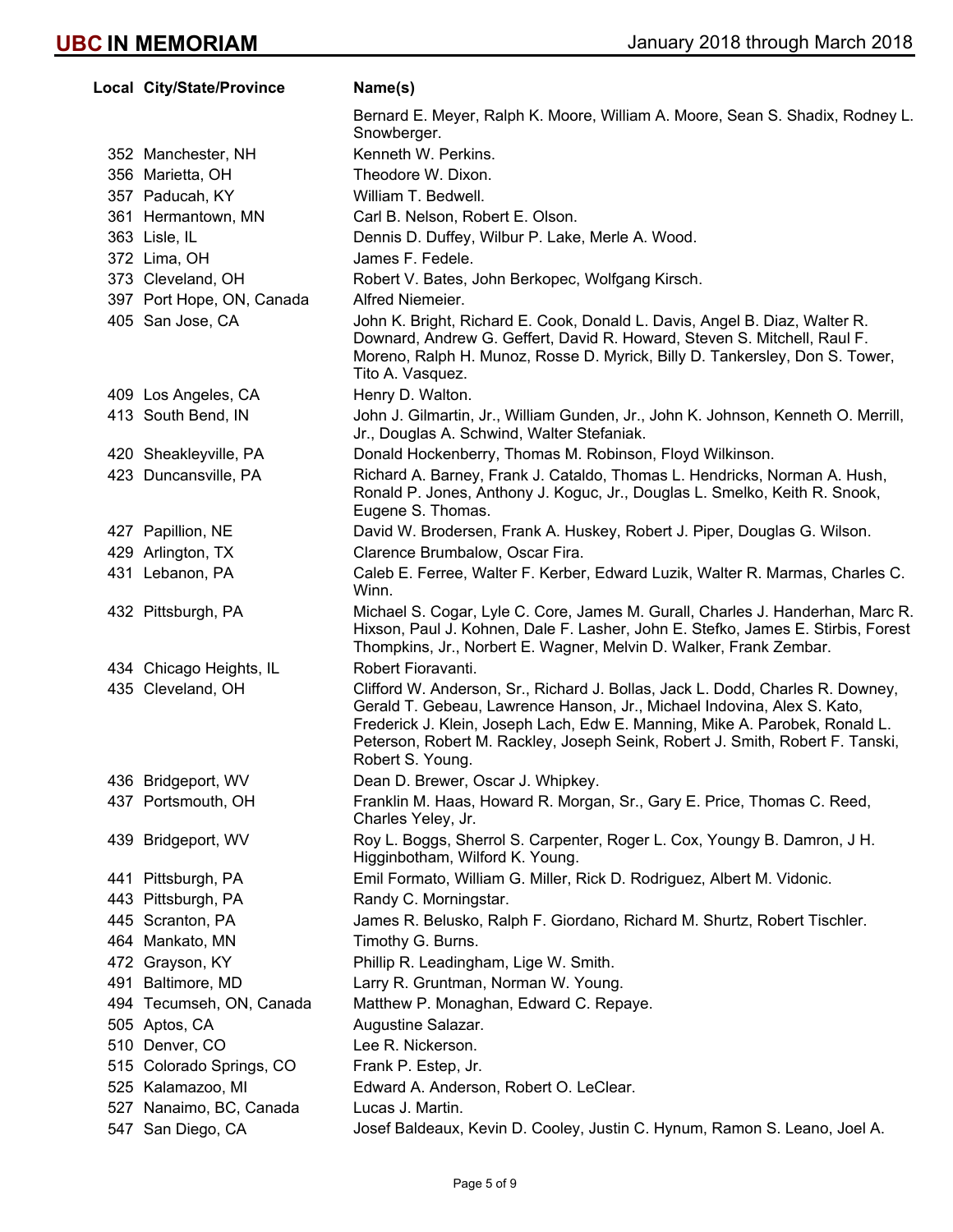| Local City/State/Province  | Name(s)                                                                                                                                                                                                                                                                                                                                                                                                                                                                                                                                                                                                                                                                                                |
|----------------------------|--------------------------------------------------------------------------------------------------------------------------------------------------------------------------------------------------------------------------------------------------------------------------------------------------------------------------------------------------------------------------------------------------------------------------------------------------------------------------------------------------------------------------------------------------------------------------------------------------------------------------------------------------------------------------------------------------------|
|                            | Magana, Sergey Zamd.                                                                                                                                                                                                                                                                                                                                                                                                                                                                                                                                                                                                                                                                                   |
| 551 Pasadena, TX           | Ronald D. Dennis, Daniel R. Gillis, Vernon E. Roberson, Jimmy W. Wilkerson.                                                                                                                                                                                                                                                                                                                                                                                                                                                                                                                                                                                                                            |
| 558 Lisle, IL              | Michael A. Diehl, Josef Metzger, Karl H. Rieger.                                                                                                                                                                                                                                                                                                                                                                                                                                                                                                                                                                                                                                                       |
| 599 Hammond, IN            | Lowell J. Goubeaux.                                                                                                                                                                                                                                                                                                                                                                                                                                                                                                                                                                                                                                                                                    |
| 605 Marina, CA             | Robert Bommarito, Andrew A. Davidson, Roger L. Monroe, III.                                                                                                                                                                                                                                                                                                                                                                                                                                                                                                                                                                                                                                            |
| 630 Long Beach, CA         | Oscar R. Cordero, Andre Potts, Walter R. Schumann.                                                                                                                                                                                                                                                                                                                                                                                                                                                                                                                                                                                                                                                     |
| 638 Marion, IL             | Keith H. Soldner.                                                                                                                                                                                                                                                                                                                                                                                                                                                                                                                                                                                                                                                                                      |
| 662 Freeburg, IL           | Trevor J. Hubbard, Justin J. Koppeis, Harold C. Metter, Dylan M. Young.                                                                                                                                                                                                                                                                                                                                                                                                                                                                                                                                                                                                                                |
| 664 Wood River, IL         | Willard L. Cruthis.                                                                                                                                                                                                                                                                                                                                                                                                                                                                                                                                                                                                                                                                                    |
| 665 Amarillo, TX           | C W. Masters.                                                                                                                                                                                                                                                                                                                                                                                                                                                                                                                                                                                                                                                                                          |
| 675 Woodbridge, ON, Canada | Mark Bailey, Stephen Boyd, Roland Butler, Gino Dagostino, Franco Delgobbo,<br>Mihajlo Georgiev, Hugo Sarries, James Taylor.                                                                                                                                                                                                                                                                                                                                                                                                                                                                                                                                                                            |
| 687 Warren, MI             | SABIONNE T. AGEE, Edward R. Andrews, James E. Barc, Harlie H. Coomer,<br>Floyd A. Coponen, Roderick Crawford, William W. Demarse, Rene R. Drouin,<br>Andrew D. Funk, John J. Goslee, Cleveland C. Guiday, William J. Hanke, Donald<br>L. Hardiek, Charles R. Jackson, Max E. Janon, Earl L. Jensen, James W. Kern,<br>George T. Kerney, L W. Kilpela, Kirt S. Kuttner, Manuel G. Ledesma, Wayne R.<br>Long, Frank Marschall, Joseph R. McNeiece, Craig S. Miller, Austin L. Myers,<br>James A. Nicoll, Jr., J J. Nowosielski, Joseph J. Ostrowski, Jr., Sam P.<br>Papandrea, Herbert F. Shaw, Bradley Simpson, Robt Skarupinski, Carl C.<br>Stewart, Charles W. Sutton, Paolo Vicini, Percy J. Worley. |
| 701 Fresno, CA             | Mervyn E. Graef, Terrell D. Hamlin.                                                                                                                                                                                                                                                                                                                                                                                                                                                                                                                                                                                                                                                                    |
| 702 Jacksonville, FL       | Glyndon F. Barton, Rupert W. Benton, Jr., Arthur E. Meunier, Robert A. Stahl.                                                                                                                                                                                                                                                                                                                                                                                                                                                                                                                                                                                                                          |
| 706 Saginaw, MI            | John S. Bartnik, Michael D. Foley, Mark E. Hugo, Arthur Jones, Jr., Harold K.<br>Sawyers, Edward J. Snyder.                                                                                                                                                                                                                                                                                                                                                                                                                                                                                                                                                                                            |
| 713 Hayward, CA            | T W. Billings, Jr., Jerry L. Carson, Earl L. Cooper, John G. Edgemon, Edward M.<br>Faustino, David T. Fellion, Ronald E. Fonseca, Robert E. Goodwin, Erik C.<br>Kaelin, Raymond G. Metcalf, Leonard R. Palomino, Alan L. Rutter, Desmond O.<br>Stewart, Wes Vanbeveren.                                                                                                                                                                                                                                                                                                                                                                                                                                |
| 715 Cranford, NJ           | George A. Craig, William Neary, Robert E. Nolan.                                                                                                                                                                                                                                                                                                                                                                                                                                                                                                                                                                                                                                                       |
| 716 St Louis, MO           | Calvin J. Brinar, Jr.                                                                                                                                                                                                                                                                                                                                                                                                                                                                                                                                                                                                                                                                                  |
| 721 Whittier, CA           | James K. Bernsen, James M. Miller, David Reveles.                                                                                                                                                                                                                                                                                                                                                                                                                                                                                                                                                                                                                                                      |
| 723 Boston, MA             | Michael J. Morkeski.                                                                                                                                                                                                                                                                                                                                                                                                                                                                                                                                                                                                                                                                                   |
| 735 Mansfield, OH          | Robert E. Walters.                                                                                                                                                                                                                                                                                                                                                                                                                                                                                                                                                                                                                                                                                     |
| 740 Woodhaven, NY          | Robert J. Cavanaugh, Philip Hare, Joseph Keenan, Matthew F. Mirabile, Roy A.<br>Pettersen, Stephen Yednak.                                                                                                                                                                                                                                                                                                                                                                                                                                                                                                                                                                                             |
| 745 Honolulu, HI           | Robert J. Chock, Jensen W. Lau, Wilbert K. Morikawa, Roy K. Okazaki, Glenn M.<br>Uyehara, Francis M. Yoshimura.                                                                                                                                                                                                                                                                                                                                                                                                                                                                                                                                                                                        |
| 746 Honolulu, HI           | Rynell P. Corpuz, Mervin J. Kauhane, Masanori Kinjo, Tevitaunga K. Paipa.                                                                                                                                                                                                                                                                                                                                                                                                                                                                                                                                                                                                                              |
| 751 Santa Rosa, CA         | Marcus S. Brady, Jerry E. Carlson, Bruce A. Lenning, Paul J. Murasko.                                                                                                                                                                                                                                                                                                                                                                                                                                                                                                                                                                                                                                  |
| 777 Harrisonville, MO      | Arvel D. Allman, Ross W. Hammons, Jerry W. Jenkins, Cleo J. Markley.                                                                                                                                                                                                                                                                                                                                                                                                                                                                                                                                                                                                                                   |
| 785 Cambridge, ON, Canada  | Mark W. De Vries, John Ferrara, Sr., Milan Kandic, Silvo Murovec, Gregory T.<br>Pettit, Gregory M. Pigeon, Leroy R. Reist, Arthur Rudy, Russell Scott, Chris<br>Sumsion.                                                                                                                                                                                                                                                                                                                                                                                                                                                                                                                               |
| 792 Rockford, IL           | James E. Ditsworth, John S. Emery, Joseph R. Humphrey, Alan D. Krahenbuhl,<br>Dale W. Morgan, Brock Palchik, James A. Trussoni.                                                                                                                                                                                                                                                                                                                                                                                                                                                                                                                                                                        |
| 803 Buena Park, CA         | Roger K. Claassen, Ian T. Patterson, Brian Shelton.                                                                                                                                                                                                                                                                                                                                                                                                                                                                                                                                                                                                                                                    |
| 808 Idaho Falls, ID        | James R. Egbert, Frank G. Hynek, Robert F. Post.                                                                                                                                                                                                                                                                                                                                                                                                                                                                                                                                                                                                                                                       |
| 839 Hoffman Estates, IL    | John W. Crites, Albert Koeppel, Michael W. McCool, Randall R. Schubert, Wassil<br>Schypko, Peter W. Weber, Clinton H. Wright.                                                                                                                                                                                                                                                                                                                                                                                                                                                                                                                                                                          |
| 916 Lisle, IL              | Seamus P. Carney.                                                                                                                                                                                                                                                                                                                                                                                                                                                                                                                                                                                                                                                                                      |
| 918 Manhattan, KS          | Mark S. Gnadt.                                                                                                                                                                                                                                                                                                                                                                                                                                                                                                                                                                                                                                                                                         |
| 926 Brooklyn, NY           | Paul Antignani, Frank A. Cacioppo, James J. Devita, Byron L. Francis, Robt C.                                                                                                                                                                                                                                                                                                                                                                                                                                                                                                                                                                                                                          |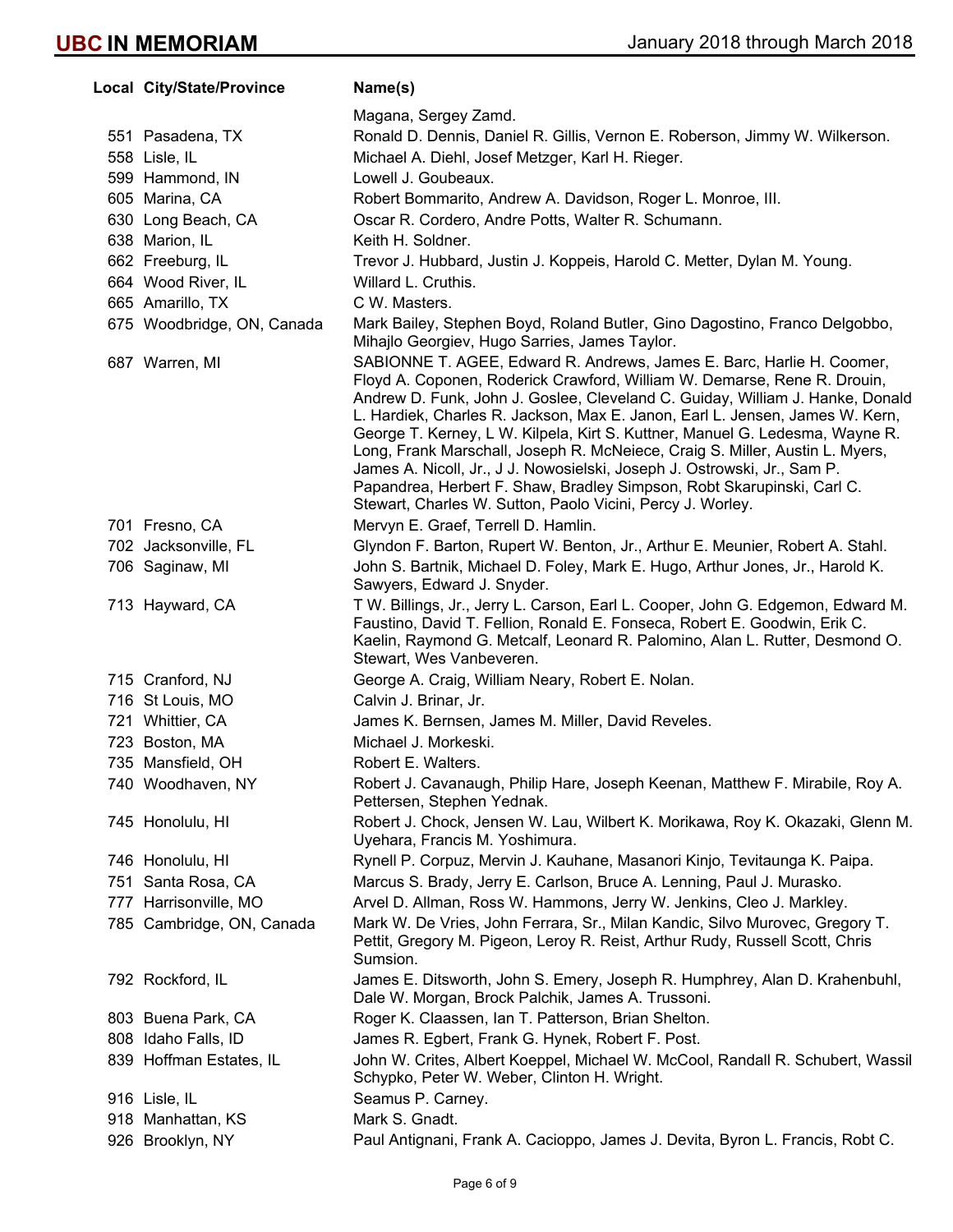| Local City/State/Province    | Name(s)                                                                                                                                                                                                        |
|------------------------------|----------------------------------------------------------------------------------------------------------------------------------------------------------------------------------------------------------------|
|                              | Garland, Jakob Koprak, Michael R. Maricondo, James McCann, James F. Morris,<br>Albert Plass.                                                                                                                   |
| 943 Tulsa, OK                | Novak Bullard, Leroy Coursey, Delmer B. Garrett, William J. Seward.                                                                                                                                            |
| 944 Ontario, CA              | Fred A. Hester, Ralph D. Pinkstaff, Melvin L. White, Bruce M. Whitford.                                                                                                                                        |
| 945 Jefferson City, MO       | Milton H. Harms.                                                                                                                                                                                               |
| 948 Sioux City, IA           | Arley D. Suggitt, Richard L. Suhr.                                                                                                                                                                             |
| 955 Kaukauna, WI             | Kenneth J. VanElsen, Howard J. Wruck.                                                                                                                                                                          |
| 971 Reno, NV                 | Jerry L. Larrabee, William M. Peart.                                                                                                                                                                           |
| 978 Springfield, MO          | Robert F. Caputa.                                                                                                                                                                                              |
| 1000 Tampa, FL               | Sean W. Pinnell, Robert E. Watson.                                                                                                                                                                             |
| 1004 Lansing, MI             | John K. Jackson.                                                                                                                                                                                               |
| 1005 Hobart, IN              | Roy W. Balcerak, Lee E. Keller, Chester L. King.                                                                                                                                                               |
| 1016 Muncie, IN              | James L. Miles.                                                                                                                                                                                                |
| 1017 Portland, OR            | Joe A. Antolak, Jerry L. Grewelle, Murton M. Ketchum, Richard C. Lewno,<br>Edward S. Nichols, Frank E. Willits.                                                                                                |
| 1027 Lisle, IL               | Petter B. Bless, Glenn Jacobs, Jason C. Martin, Robert W. Triezenberg, A A.<br>Velasquez, Jr.                                                                                                                  |
| 1045 Warren, MI              | Thomas P. Davison, Arthur P. Giffin, Dennis J. Gregg, Thomas R. Grzeskowiak,<br>Raymond F. Hiller, Guilly Pasut, Charles Taylor, Rocco Zuccaro.                                                                |
| 1051 Lincoln, IL             | Frederick J. Tabor, Sr.                                                                                                                                                                                        |
| 1056 Kaukauna, WI            | Lynn A. Kraus, Kevin L. North, Ted J. Strzok.                                                                                                                                                                  |
| 1074 Eau Claire, WI          | Kenneth D. McLellan, Robert H. Turner.                                                                                                                                                                         |
| 1076 Greenwood, IN           | Russell W. Bunch, Brian L. Ford, Stewart S. Gibson, Ivan H. Landes, Wannette<br>S. McNichols, Charles E. Millsap, Lewis P. Montgomery, William J. Riggs, Darren<br>H. Smith, Ray D. Soultz, Donald P. Walters. |
| 1090 Akron, OH               | Melvin Armstrong, James Koenig, Leland R. Kyle, Carter L. Leath, Shayne M.<br>Mason, Bruce E. Mathias, Hugh D. Nagel, Jr.                                                                                      |
| 1098 Baton Rouge, LA         | Herman J. Blanchard, Loudice J. Dore, Sidney E. Kinchen, Jr.                                                                                                                                                   |
| 1102 Warren, MI              | Jeffrey L. Chapman, James H. Davis, Ernest R. Lemanski, Thomas G. Mickam,<br>Allen G. Nickerson, Anthony Price, Michael J. Tomasic.                                                                            |
| 1109 Visalia, CA             | William E. Grimes.                                                                                                                                                                                             |
| 1121 Framingham, MA          | John W. Bartlett, James R. Farren, John G. Gingrow, Jr., Richard J. Parker, Jr.                                                                                                                                |
| 1127 Kansas City, MO         | Cody J. Nordlund.                                                                                                                                                                                              |
| 1143 LaCrosse, WI            | Michael W. Bahr, Kennith W. Kramer, Clayton A. Moe, Quintin R. Newton.                                                                                                                                         |
| 1146 Green Bay, WI           | Ralph J. Lancor, Dean G. Ninneman, Erik E. Wians.                                                                                                                                                              |
| 1151 Thunder Bay, ON, Canada | Otto E. Kuch.                                                                                                                                                                                                  |
| 1163 Syracuse, NY            | Harris A. Busmire, Scott T. Hance.                                                                                                                                                                             |
| 1176 Fargo, ND               | Clayton E. Christianson, Richard D. Nerlien.                                                                                                                                                                   |
| 1185 Lisle, IL               | Peter A. Bianchi, Douglas A. Lewis, Geo P. Wade, Jr.                                                                                                                                                           |
| 1192 Birmingham, AL          | Connie M. Bishop, Carl S. Mitchell, II.                                                                                                                                                                        |
| 1234 Warren, MI              | Robert A. Kurmas, Jr., Michael J. Matatall, Joseph M. Oconnor, Joseph H. Pate,<br>William M. Shadwick.                                                                                                         |
| 1243 Fairbanks, AK           | Shawn L. Masterson.                                                                                                                                                                                            |
| 1256 Sarnia, ON, Canada      | Robert Barnes.                                                                                                                                                                                                 |
| 1260 Iowa City, IA           | Craig Lofthus.                                                                                                                                                                                                 |
| 1263 Kennesaw, GA            | Tommy B. Harlon, Paul L. Lentz, Roy C. McCary, Jr., Ruben W. Whitlow.                                                                                                                                          |
| 1266 Austin, TX              | Clarence B. Fort, George E. Moore, Clarence F. Wehmeyer, James B. White.                                                                                                                                       |
| 1281 Anchorage, AK           | Eugene W. Chambers.                                                                                                                                                                                            |
| 1307 Lisle, IL               | Patrick W. Gatenby.                                                                                                                                                                                            |
| 1310 St Louis, MO            | James E. Harris.                                                                                                                                                                                               |
| 1319 Albuquerque, NM         | Wilson M. Benally, Paul W. Chadwell, Clarence Gutierrez, Roy A. Livermore, K R.                                                                                                                                |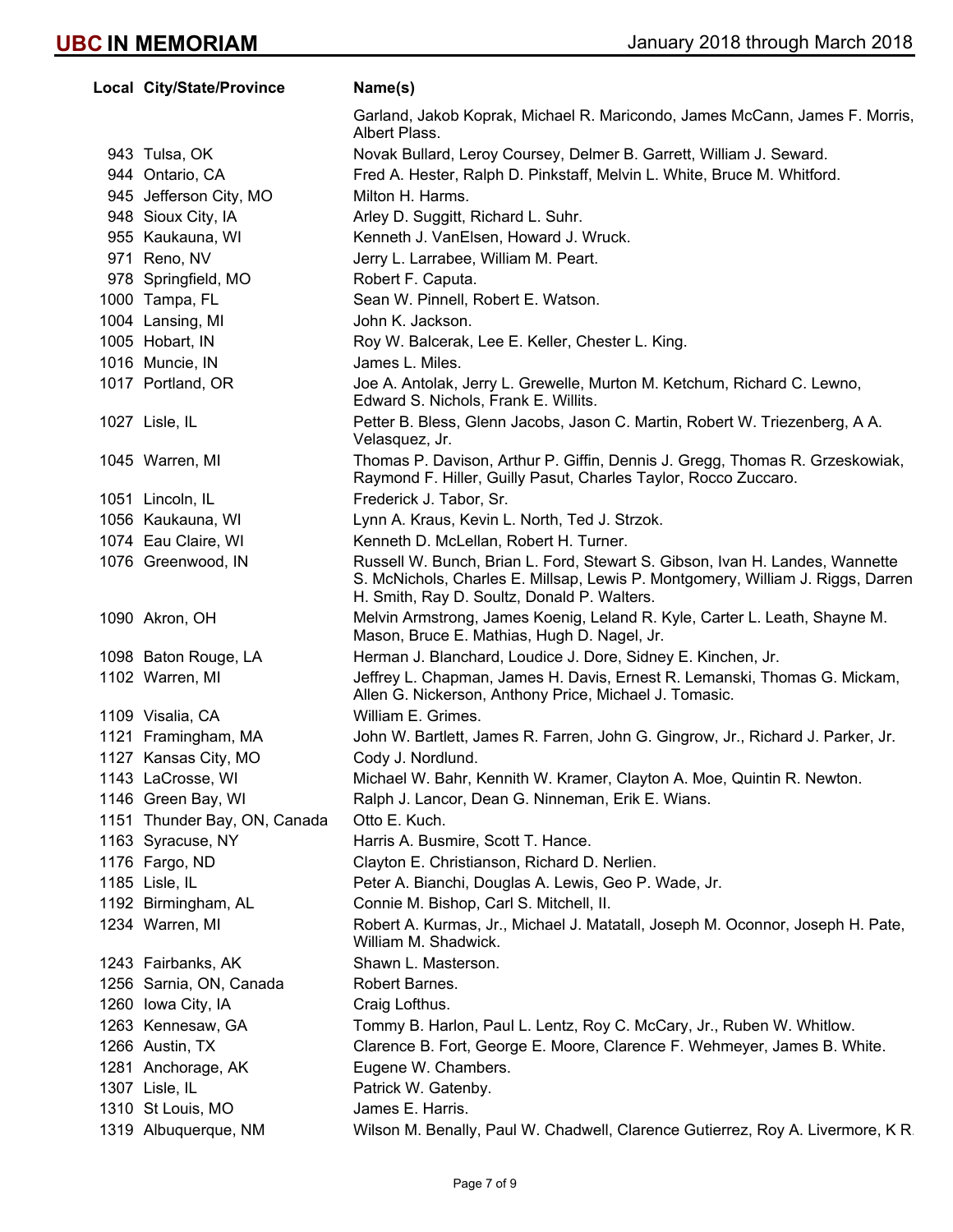| Local City/State/Province      | Name(s)                                                                                                                                                                                       |
|--------------------------------|-----------------------------------------------------------------------------------------------------------------------------------------------------------------------------------------------|
|                                | Richardson, Dulces N. Rios.                                                                                                                                                                   |
| 1325 Edmonton, AB, Canada      | Thomas A. Arsenault, Charlie Dunning, Michael R. Harnish, Gordon L. Jones,<br>Eddie Melenka, Ernest Sommerfeld, Matthew F. Walker, Stephen Perry Walsh,<br>Jan J. Zubek.                      |
| 1348 Virginia, MN              | Greg E. Johnson.                                                                                                                                                                              |
| 1370 Prince George, BC, Canada | Jeffrey H. Scott.                                                                                                                                                                             |
| 1386 Hanwell, NB, Canada       | Kevin D. Hawkins, Joseph B. Hoyt, Pierre-Luc Lagace, Eugene McGinnis, Leo J.<br>Nowlan.                                                                                                       |
| 1410 Kingston, ON, Canada      | Randy D. Gollogly.                                                                                                                                                                            |
| 1443 Winnipeg, MB, Canada      | Sebastien Wilcott.                                                                                                                                                                            |
| 1460 Edmonton, AB, Canada      | Heinz D. Ink.                                                                                                                                                                                 |
| 1463 Papillion, NE             | Donald J. Boyles.                                                                                                                                                                             |
| 1503 Oregon City, OR           | Robert G. Brooks, Paul M. Denman, Barry A. Hutton.                                                                                                                                            |
| 1506 Los Angeles, CA           | Gregor Farhadians, Richard Granger, George D. Stoffel, Richard H. Wilson.                                                                                                                     |
| 1510 Escanaba, MI              | Donald L. Anderson, Zachary J. Johnson, William A. Michaud.                                                                                                                                   |
| 1529 Kansas City, MO           | Herbert L. Benton, Donald P. Heinlen, Stanley D. Schierholz.                                                                                                                                  |
| 1539 Des Plaines, IL           | Robert A. Enger, Dennis J. Pearson, Joseph M. Sliepka, Anthony Voleck, Jr.,<br>Philip C. Whitsett, Sr.                                                                                        |
| 1554 Nashville, TN             | Huzell T. Hogan.                                                                                                                                                                              |
| 1556 New York, NY              | Horace Barresi, Nunzio Dituri, Edward W. Foster, Jose A. Gonzalez, Allen R.<br>Hively, George D. James, Kenneth E. Johnson, Salvatore Pizzurro, Colvin D.<br>Spencer, Joseph A. Szczesny, Jr. |
| 1588 Sydney, NS, Canada        | William H. Barron, Joseph H. Dawe, Charles W. MacIntyre.                                                                                                                                      |
| 1592 Sarnia, ON, Canada        | Robert T. Matthews, David W. Stephen.                                                                                                                                                         |
| 1596 St Louis, MO              | Otto Allmendinger, Richard E. Clark, Vito Cognata, Jeffrey J. Grommet, Daniel J.<br>Hoerchler, Raymond H. Hollaway, Emil Jost, Thomas E. Kern, Richard H.<br>Rudolph.                         |
| 1598 Victoria, BC, Canada      | John Aspinall, Dale M. Lizotte, Mike G. McRae, Andrew P. Rourke.                                                                                                                              |
| 1599 Redding, CA               | William M. Egloff, Glenn Hill.                                                                                                                                                                |
| 1607 Whittier, CA              | Gary R. Brinlee, Jerry R. Davidson, John P. Kendrick, David W. Schmidt, James<br>W. Thomas, James M. Uhler.                                                                                   |
| 1669 Thunder Bay, ON, Canada   | Jack J. Dunn, Teuvo T. Hirvasoja.                                                                                                                                                             |
| 1693 Lisle, IL                 | Robert A. Johnson, Robert P. Lowe, Donald P. O'Malley, Frank D. Rozell, William<br>A. Simpson, Jr., Larry E. Yaros.                                                                           |
| 1733 Marshfield, WI            | Chris D. Brant, Helen Fiechter, Shari L. Ponshock.                                                                                                                                            |
| 1751 Austin, TX                | Keith Warren.                                                                                                                                                                                 |
| 1780 Las Vegas, NV             | Paul E. Murphy, Robert K. Peterson.                                                                                                                                                           |
| 1795 Farmington, MO            | David F. Kinneman.                                                                                                                                                                            |
| 1800 Arroyo Grande, CA         | Danny E. Messer, Jos P. Peterson.                                                                                                                                                             |
| 1809 Oakland Park, FL          | Kenneth Adamson, George A. Fetter, Francis N. Lackie.                                                                                                                                         |
| 1836 Russellville, AR          | William D. Campbell.                                                                                                                                                                          |
| 1839 Pacific, MO               | Brenton D. Inman, Irvin W. Koch.                                                                                                                                                              |
| 1846 Metairie, LA              | Ray J. Bonvillain, James K. Snee, IV, E J. Sutherland.                                                                                                                                        |
| 1889 Lisle, IL                 | Dennis G. Shelton.                                                                                                                                                                            |
| 1905 Orlando, FL               | James M. Jones.                                                                                                                                                                               |
| 1907 Delta, BC, Canada         | Denys W. Duncan, Nicholas Kray, Frank Zwarn.                                                                                                                                                  |
| 1912 Phoenix, AZ               | Richard Aros, Ronald S. Johnson, Arnold N. Milligan, Joe Rocha.                                                                                                                               |
| 1916 Hamilton, ON, Canada      | Michael Orman, Stephen M. Vooys.                                                                                                                                                              |
| 1925 Columbia, MO              | Glenn T. Hickman.                                                                                                                                                                             |
| 1946 London, ON, Canada        | Kenneth Marshall.                                                                                                                                                                             |
| 1977 Las Vegas, NV             | Ernest A. Church, Rodney Fulfer, Sandor Hegedus, Herbert H. Lawson, Daniel R.                                                                                                                 |